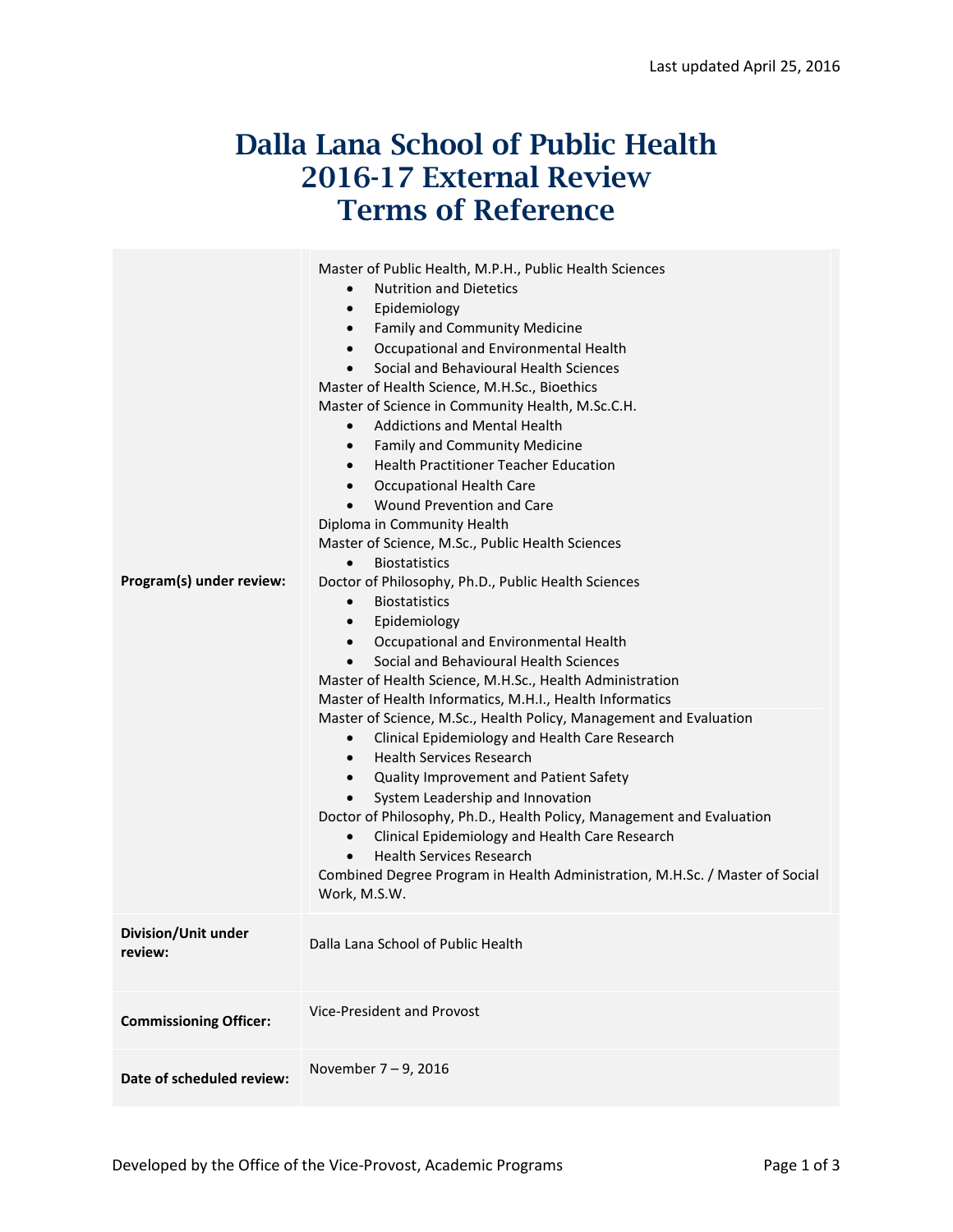The Terms of Reference are intended to establish the parameters of the cyclical review process and provide the framework of the review report. [*UTQAP reviews are still required even when accreditation reviews have been conducted.]* Reviewers are asked to comment explicitly upon the following:

## 1 Program(s)

*For each program under review consider and comment on the following:*

#### **Objectives**

• Consistency of the program with the University's mission and Faculty's academic plans

#### **Admission requirements**

• Appropriateness of admission requirements to the learning outcomes of the program

#### **Curriculum and program delivery**

- Curriculum reflects the current state of the discipline or area of study
- Appropriateness of the program's structure, curriculum and length to its learning outcomes and degree level expectations
- Evidence of innovation or creativity in the content and/or delivery of the program relative to other such programs
- Opportunities for student learning beyond the classroom
- Opportunities for student research experience

#### **Assessment of learning**

• Appropriateness and effectiveness of the methods used for the evaluation of student achievement of the defined learning outcomes and degree level expectations

#### **Quality indicators**

- Assessment of program against international comparators
- Quality of applicants and admitted students; enrolment
- Student completion rates and time to completion
- Quality of the educational experience, teaching, and graduate supervision
- Implications of any data (where available) concerning post-graduation employability
- Availability of student funding
- Provision of student support through orientation, advising/mentoring, student services
- Program outreach and promotion

### 2 Faculty/Research

- Scope, quality and relevance of faculty research activities
- Appropriateness of the level of activity relative to national and international comparators
- Appropriateness of research activities for the undergraduate and graduate students in the Faculty